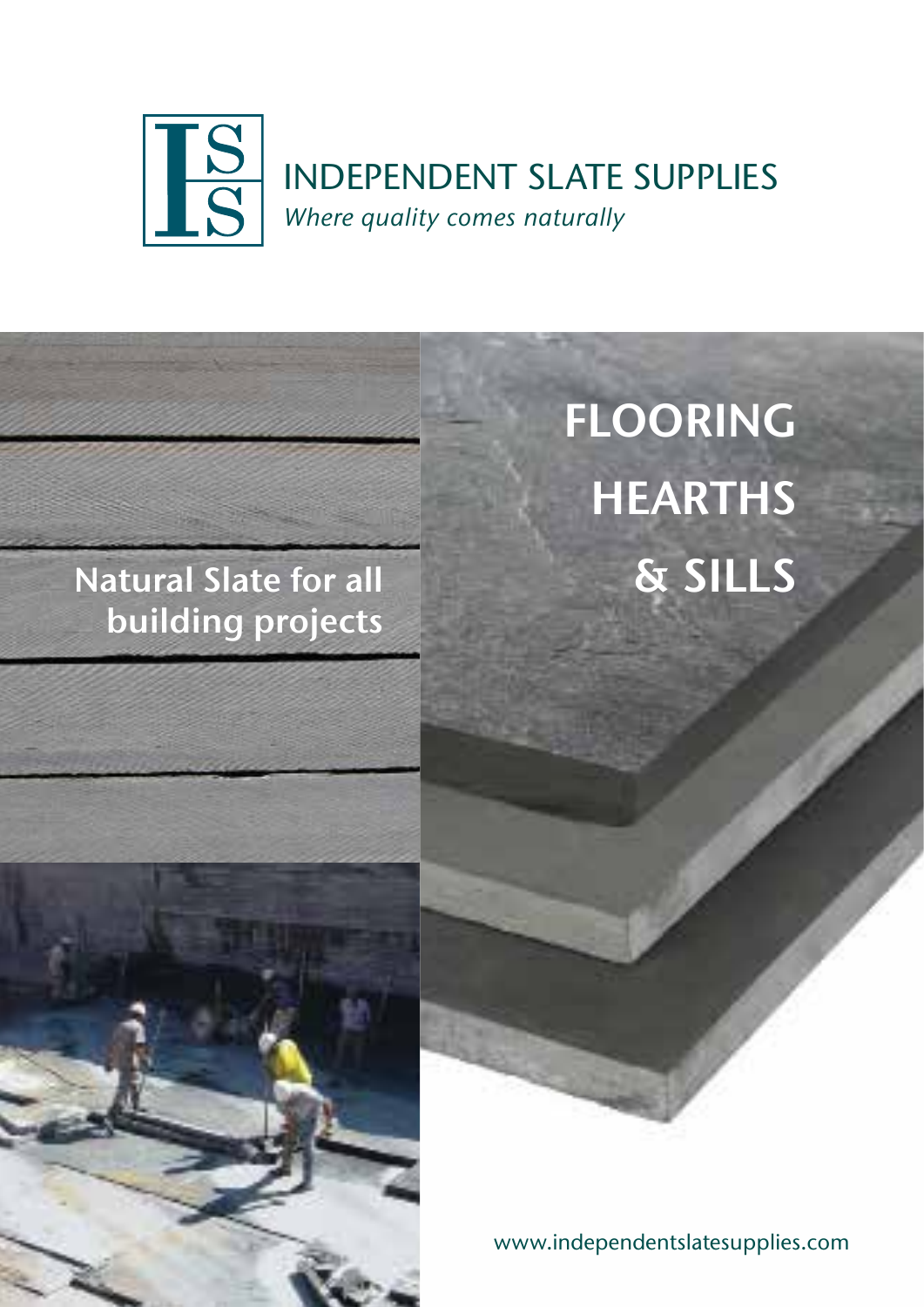

## INDEPENDENT SLATE SUPPLIES

Independent Slate Supplies (ISS) have been established for over 35 years and are specialists in the import and distribution of high quality, competitively priced roofing and flooring products and their associated accessories.

Whether you are a roofing contractor, a developer, a homeowner, a general builder, an architect or a merchant, please do not hesitate to contact us so we can discuss your requirements. We can assist you in selecting the most appropriate product for your planned development, which can be supplied via our network of merchants and stockists throughout the UK.



### Natural Slate for Flooring

Origin: Our slate is sourced from Spain and Brazil.

Colour: Dark Grey, Grey Green and Light Grey with Green Fleck (Lugo)

Texture and Appearance: Our slates are smooth with a naturally finished surface and straight cut edges.

Quality: You are assured of the best quality as our slate undergoes stringent inspections both at the quarry and by the ISS team before distribution.

Slates Thickness: Our slates are calibrated to a specified thickness for ease of installation. Available in a variety of thicknesses, lengths and widths to suit most applications.

Here at ISS we are known for our long established relationships with some of the world's finest quarries; particularly in Spain and Brazil, which enables us to provide a consistent supply of high quality products through our national network of roofing and builders merchants.

Our Flooring Slate is available in the following sizes:

10mm thickness (calibrated): 300 x 300 400 x 400 600 x 300 600 x 400 600 x 600 900 x 600

15mm thickness (calibrated): 600 x 300 600 x 600 900 x 600 900 x 900

We can also cut slate to the size required for your project. Please call for details.

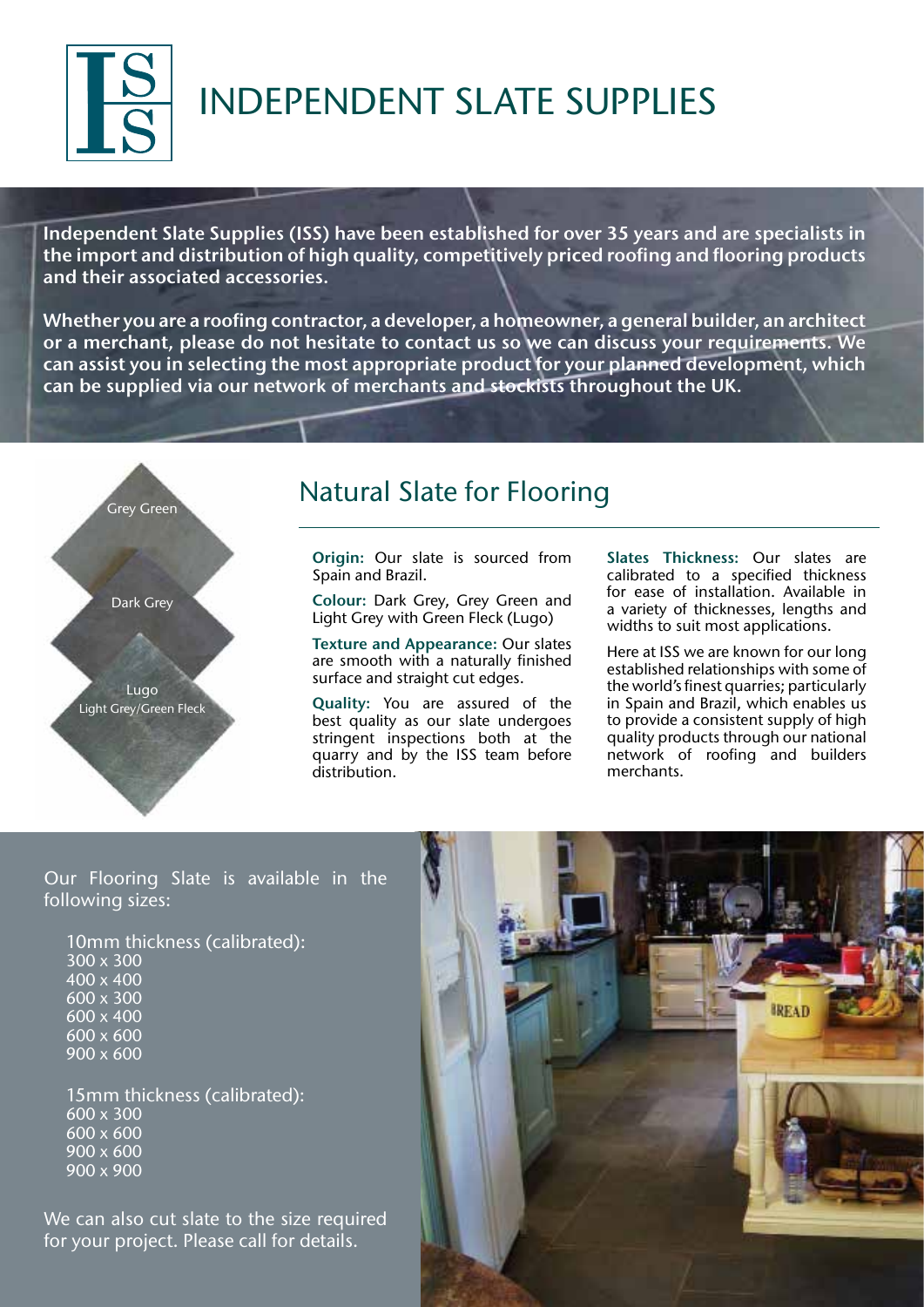

### INDEPENDENT SLATE SUPPLIES



Our Slate Sills are available in 25mm – 75mm thickness (calibrated) in a variety of lengths. Diagram below shows standard widths and heights available.



Our Slate Hearths are available in 25mm –

75mm thickness (calibrated) in a variety of lengths and widths. Hearths sizes can vary greatly, so please call or email to discuss your requirements.

#### Natural Slate Sills

Origin: Our slate is sourced from Spain and Brazil.

Colour: Dark Grey, Grey Green and Light Grey with Green Fleck (Lugo)

Texture and Appearance: Our slate is smooth with a naturally finished surface and straight cut edges.

Quality: You are assured of the best quality as our slate undergoes stringent inspections both at the quarry and by the ISS team before distribution.

Slates Thickness: Our slates are calibrated to a specified thickness for ease of installation. Available in a variety of thicknesses, lengths and widths to suit most applications.

#### Natural Slate Hearths

Origin: Our slate is sourced from Spain and Brazil.

Colour: Dark Grey, Grey Green and Light Grey with Green Fleck (Lugo)

Texture and Appearance: Our slate is smooth with a naturally finished surface and straight cut edges.

Quality: You are assured of the best quality as our slate undergoes stringent inspections both at the quarry and by the ISS team before distribution.

Slates Thickness: Our slates are calibrated to a specified thicknesses for ease of installation. Available in a variety of thicknesses, lengths and widths to suit most applications. All our slate hearths can be cut to size, we have a bespoke cutting service.

#### Accessories

#### Flooring Grout



Suitable for Natural Slate floors, internal and external use. Fully waterproof once dry.

#### Flooring Adhesive



Suitable for Natural Slate floors, internal and external use. When set, the adhesive is water resistant and suitable for external use.

#### Flooring Sealant



Ideal for sealing stone fireplaces and worktops. Forms a colourless barrier and helps to protect porous stone surfaces from water, dirt, oil, grease, soot and lime scale, making treated surfaces easier to keep clean.

Lugo Slate available in Flooring, Sills and Hearths